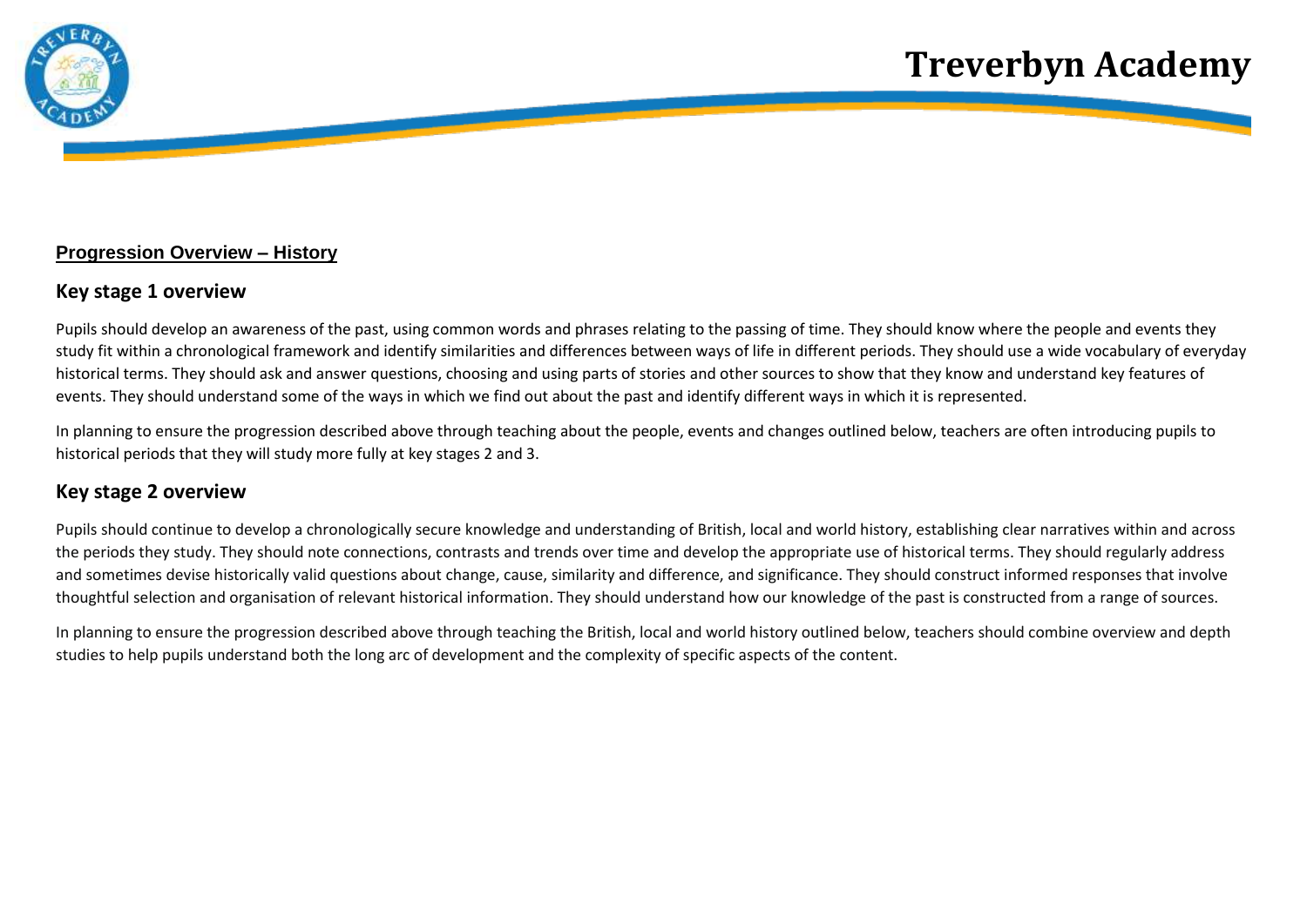

|                   | <b>Chronological Understanding</b>                                                                                                                                        | Knowledge and understanding of<br>events, people and changes in the<br>past                                                                                                                | <b>Historical Interpretation, enquiry</b><br>and using sources of information                                                                                                                                                                                       | <b>Organisation and Communication</b>                                                                                           |
|-------------------|---------------------------------------------------------------------------------------------------------------------------------------------------------------------------|--------------------------------------------------------------------------------------------------------------------------------------------------------------------------------------------|---------------------------------------------------------------------------------------------------------------------------------------------------------------------------------------------------------------------------------------------------------------------|---------------------------------------------------------------------------------------------------------------------------------|
| <b>Nursery</b>    | $\bullet$                                                                                                                                                                 |                                                                                                                                                                                            | $\bullet$                                                                                                                                                                                                                                                           | $\bullet$                                                                                                                       |
| <b>Reception</b>  | $\bullet$                                                                                                                                                                 | $\bullet$                                                                                                                                                                                  | $\bullet$                                                                                                                                                                                                                                                           | $\bullet$                                                                                                                       |
| Year 1            | Sequence events in their life<br>Sequence 3 or 4 artefacts<br>from distinctly different<br>periods of time<br>Match objects to people of<br>different ages                | Recognise the difference<br>between past and present in<br>their own and others' lives<br>Know and recount stories<br>about the past                                                       | Use stories to encourage<br>children between fact and<br>fiction<br>Compare adults talking about<br>the past - how reliable are<br>they?<br>Find answers to simple<br>questions about the past from<br>sources of information. Eg -<br>artefacts                    | Communicate their<br>knowledge through:<br>Discussion Drawing<br>pictures Drama/role play<br>Making models Writing<br>Using ICT |
| Year <sub>2</sub> | Sequence artefacts closer<br>$\bullet$<br>together in time<br>Sequence photographs from<br>different periods of their life<br>Describe memories of key<br>events in lives | Recognise why people did<br>things, why events happened<br>and what happened as a result<br>Describe simple similarities<br>and differences between ways<br>of life (Victorians -eg: toys) | Compare 2 versions of a past<br>event<br>Compare pictures or<br>photographs of people or<br>events in the past<br>Describe the reliability of<br>photos, accounts and stories<br>Use a source - observe or<br>handle sources to answer a<br>question about the past |                                                                                                                                 |
| Year <sub>3</sub> | Place time studied on a time<br>$\bullet$<br>line<br>Use dates and terms related<br>to the study unit and passing<br>of time                                              | Find out about everyday lives<br>of people in time studied<br>Compare with our life today<br>Identify reasons for and results<br>of actions                                                | Identify and give reasons for<br>different ways in which the<br>past is represented<br>Distinguish between different<br>sources - compare 2 stories                                                                                                                 |                                                                                                                                 |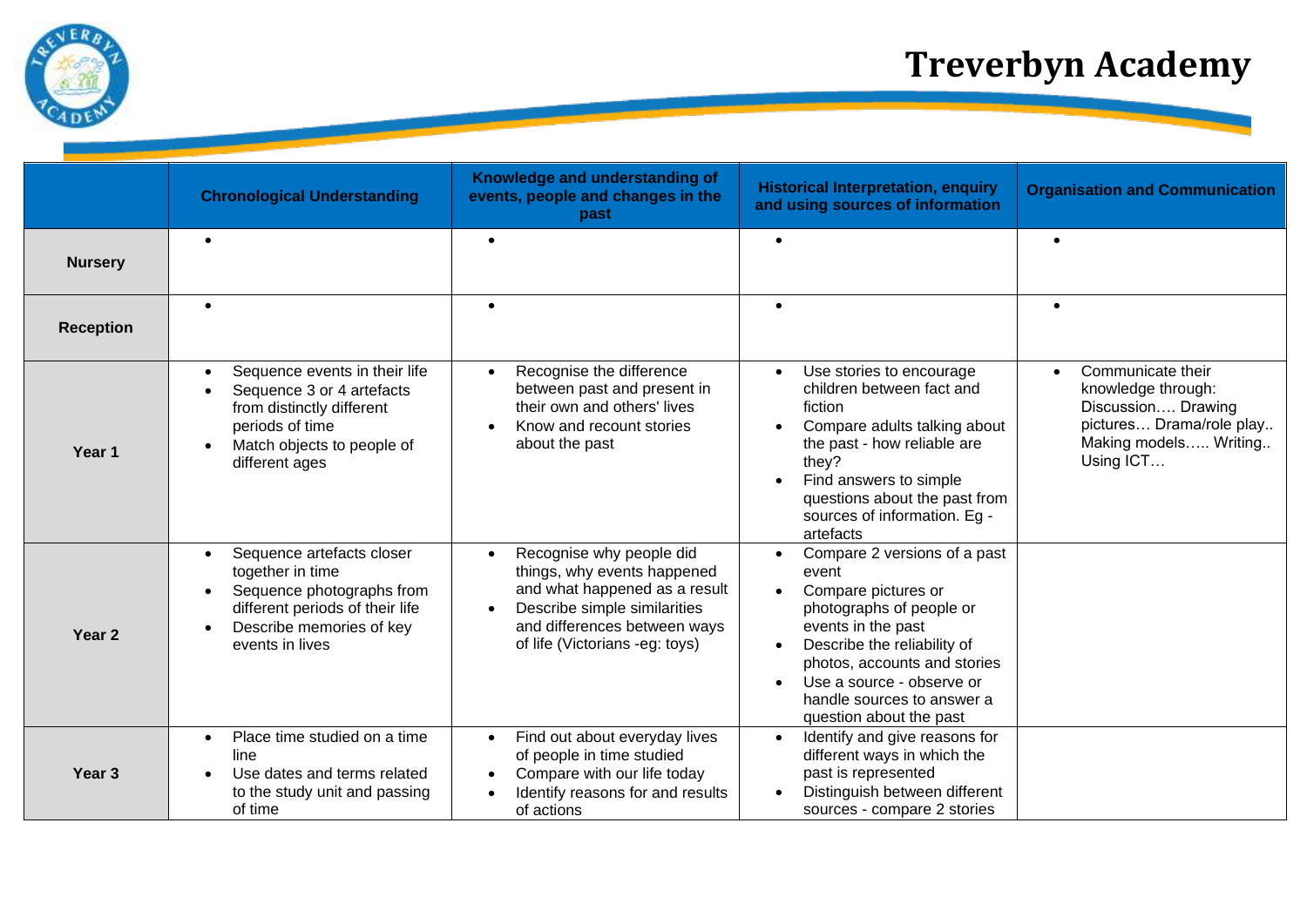

|                   | Sequence several events or<br>artefacts                                                                                                                                                                     | Understand why people may<br>have wanted to do something                                                                                                                                                                                                      | Look at representations of<br>the period. Eg - museum,<br>cartoons etc<br>Use a range of sources to<br>find out about the period<br>Observe small details -<br>artefacts, pictures<br>Select and record information<br>relevant to the study<br>Begin to use the library and<br>the internet to research                                                                                                       |                                                                                                               |
|-------------------|-------------------------------------------------------------------------------------------------------------------------------------------------------------------------------------------------------------|---------------------------------------------------------------------------------------------------------------------------------------------------------------------------------------------------------------------------------------------------------------|----------------------------------------------------------------------------------------------------------------------------------------------------------------------------------------------------------------------------------------------------------------------------------------------------------------------------------------------------------------------------------------------------------------|---------------------------------------------------------------------------------------------------------------|
| Year <sub>4</sub> | Place time studied on a time<br>line and place some events<br>within<br>Use terms related to the study<br>unit and begin to date events<br>within<br>Understand some more<br>complex terms such as<br>BC/AD | Use evidence to construct life<br>in time studied<br>Identify key features and<br>significant events in time<br>studied<br>Look for links and effects in<br>time studied<br>Offer a reasonable explanation<br>for some events                                 | Begin to evaluate the<br>usefulness of different<br>sources<br>Use evidence to build up a<br>picture of the past<br>Choose relevant material to<br>present a picture of one<br>aspect of life in the past.<br>Ask a variety of questions.<br>Use the library and internet to<br>research.                                                                                                                      | Recall, select and organise<br>historical information<br>Communicate their<br>knowledge and<br>understanding. |
| Year <sub>5</sub> | Know and sequence key<br>$\bullet$<br>events within time studied<br>Use relevant terms and period<br>$\bullet$<br>labels<br>Make more detailed<br>comparisons between<br>different times in the past        | Study different aspects of<br>different people. Eg -<br>differences between men and<br>women<br>Examine causes and the<br>results of significant events<br>and the impact on people<br>Compare an aspect of life with<br>the same aspect in another<br>period | Compare accounts of events<br>from different sources - fact<br>or fiction.<br>Offer some reasons for<br>different versions of events.<br>Begin to identify primary and<br>secondary sources.<br>Use evidence to build up a<br>picture of the past.<br>Select relevant sections of<br>$\bullet$<br>information.<br>Use the library and internet to<br>research, identifying which<br>sources are more reliable. |                                                                                                               |